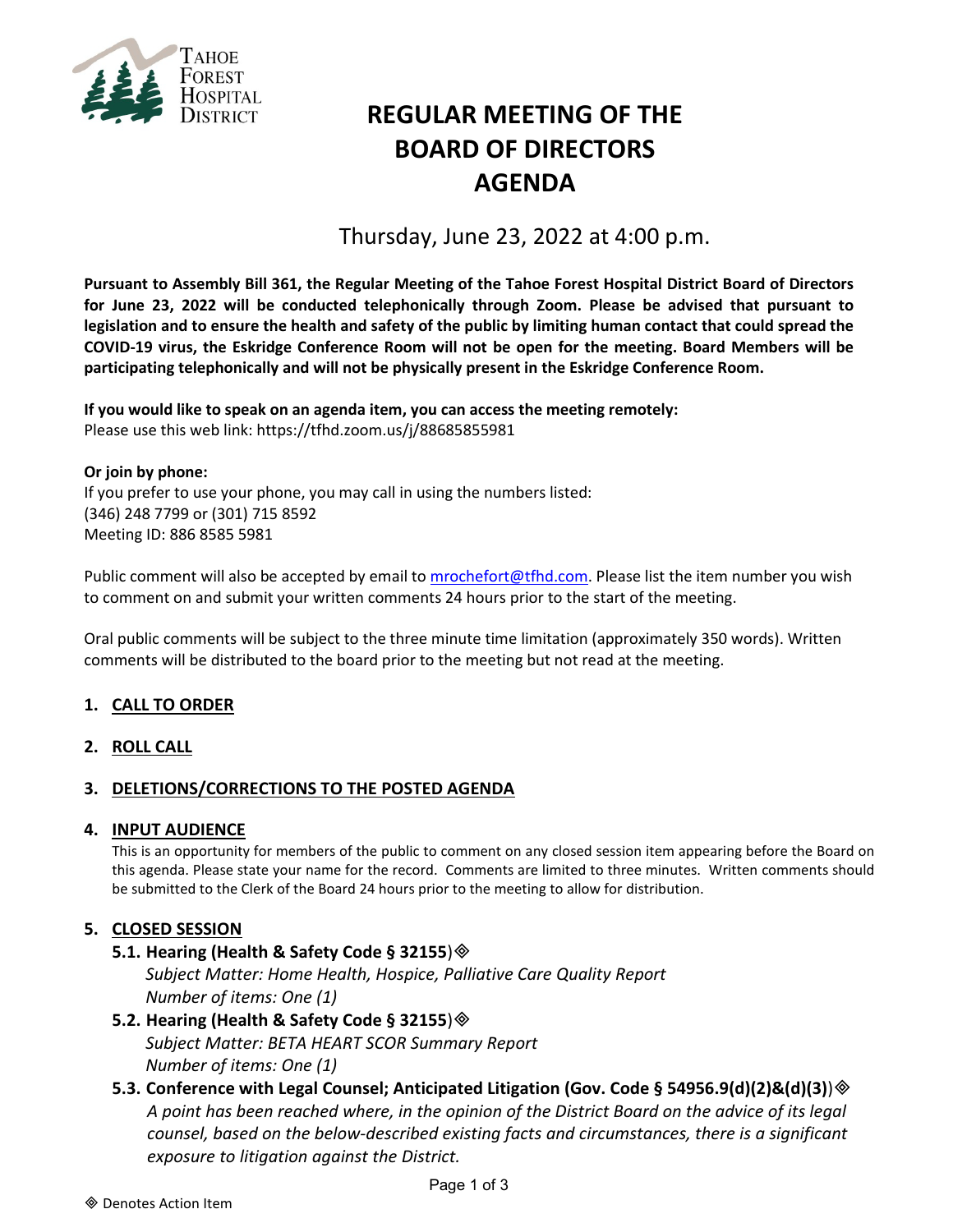*Number of Potential Cases: One (1)*

*Facts and circumstances that might result in litigation but which the District believes are not yet known to potential plaintiff or plaintiffs. (Gov. Code § 54956.9(e)(1))*

**5.4. Approval of Closed Session Minutes**

5/26/2022 Regular Meeting 6/16/2022 Special Meeting

**5.5. TIMED ITEM – 5:30PM - Hearing (Health & Safety Code § 32155**) *Subject Matter: Medical Staff Credentials*

# **APPROXIMATELY 6:00 P.M.**

## **6. DINNER BREAK**

# **7. OPEN SESSION – CALL TO ORDER**

## **8. REPORT OF ACTIONS TAKEN IN CLOSED SESSION**

## **9. DELETIONS/CORRECTIONS TO THE POSTED AGENDA**

#### **10. INPUT – AUDIENCE**

This is an opportunity for members of the public to address the Board on items which are not on the agenda. Please state your name for the record. Comments are limited to three minutes. Written comments should be submitted to the Board Clerk 24 hours prior to the meeting to allow for distribution. Under Government Code Section 54954.2 – Brown Act, the Board cannot take action on any item not on the agenda. The Board Chair may choose to acknowledge the comment or, where appropriate, briefly answer a question, refer the matter to staff, or set the item for discussion at a future meeting.

#### **11. INPUT FROM EMPLOYEE ASSOCIATIONS**

This is an opportunity for members of the Employee Associations to address the Board on items which are not on the agenda. Please state your name for the record. Comments are limited to three minutes.

## **12. ACKNOWLEDGEMENTS**

**12.1.** BETA HEART Validation

# **13. MEDICAL STAFF EXECUTIVE COMMITTEE**

**13.1. Medical Executive Committee (MEC) Meeting Consent Agenda**....................................ATTACHMENT *MEC recommends the following for approval by the Board of Directors: Annual Policy Approval*

• *IVCH Policy List*

## **14. CONSENT CALENDAR**

These items are expected to be routine and non-controversial. They will be acted upon by the Board without discussion. Any Board Member, staff member or interested party may request an item to be removed from the Consent Calendar for discussion prior to voting on the Consent Calendar.

## **14.1. Approval of Minutes of Meetings**

| 14.2. Financial Reports |  |
|-------------------------|--|
|                         |  |